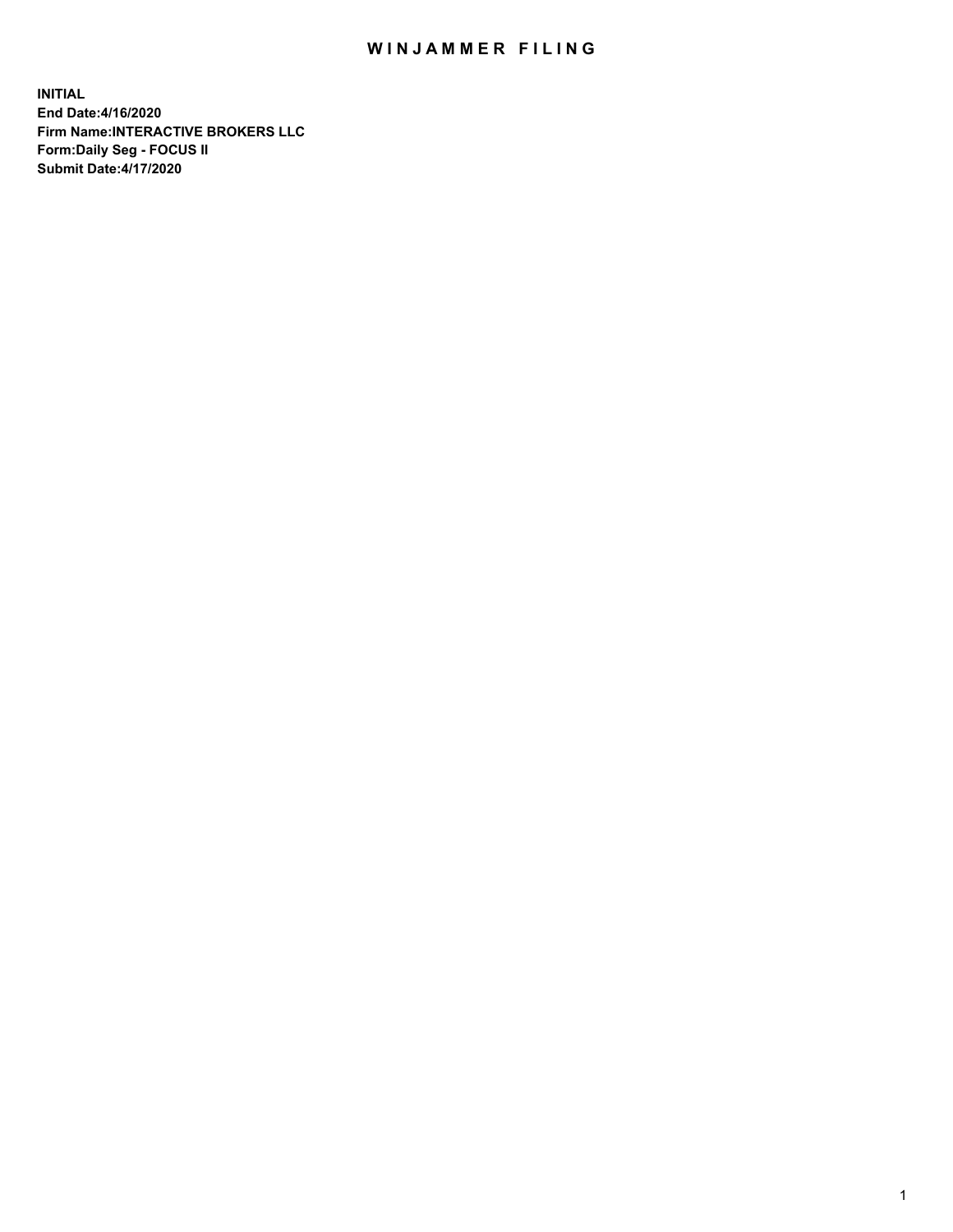**INITIAL End Date:4/16/2020 Firm Name:INTERACTIVE BROKERS LLC Form:Daily Seg - FOCUS II Submit Date:4/17/2020 Daily Segregation - Cover Page**

| Name of Company                                                                                                                                                                                                                                                                                                                | <b>INTERACTIVE BROKERS LLC</b>                                                   |  |
|--------------------------------------------------------------------------------------------------------------------------------------------------------------------------------------------------------------------------------------------------------------------------------------------------------------------------------|----------------------------------------------------------------------------------|--|
| <b>Contact Name</b>                                                                                                                                                                                                                                                                                                            | James Menicucci                                                                  |  |
| <b>Contact Phone Number</b>                                                                                                                                                                                                                                                                                                    | 203-618-8085                                                                     |  |
| <b>Contact Email Address</b>                                                                                                                                                                                                                                                                                                   | jmenicucci@interactivebrokers.c<br>om                                            |  |
| FCM's Customer Segregated Funds Residual Interest Target (choose one):<br>a. Minimum dollar amount: ; or<br>b. Minimum percentage of customer segregated funds required:% ; or<br>c. Dollar amount range between: and; or<br>d. Percentage range of customer segregated funds required between:% and%.                         | <u>0</u><br>$\overline{\mathbf{0}}$<br>155,000,000 245,000,000<br>0 <sub>0</sub> |  |
| FCM's Customer Secured Amount Funds Residual Interest Target (choose one):<br>a. Minimum dollar amount: ; or<br>b. Minimum percentage of customer secured funds required:% ; or<br>c. Dollar amount range between: and; or<br>d. Percentage range of customer secured funds required between:% and%.                           | <u>0</u><br>$\overline{\mathbf{0}}$<br>80,000,000 120,000,000<br>0 <sub>0</sub>  |  |
| FCM's Cleared Swaps Customer Collateral Residual Interest Target (choose one):<br>a. Minimum dollar amount: ; or<br>b. Minimum percentage of cleared swaps customer collateral required:% ; or<br>c. Dollar amount range between: and; or<br>d. Percentage range of cleared swaps customer collateral required between:% and%. | <u>0</u><br>$\underline{\mathbf{0}}$<br>0 <sub>0</sub><br>0 <sub>0</sub>         |  |

Attach supporting documents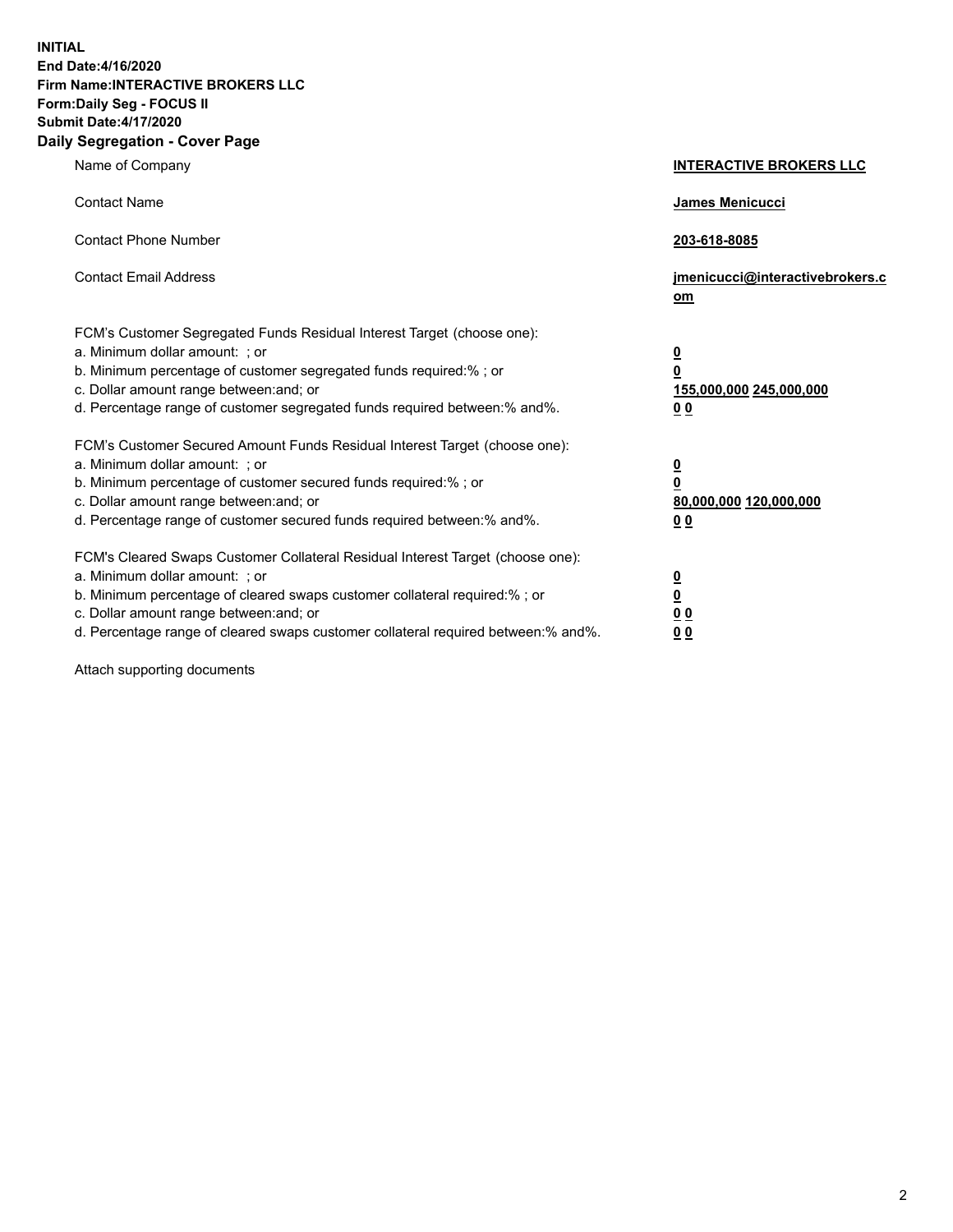**INITIAL End Date:4/16/2020 Firm Name:INTERACTIVE BROKERS LLC Form:Daily Seg - FOCUS II Submit Date:4/17/2020 Daily Segregation - Secured Amounts**

## Foreign Futures and Foreign Options Secured Amounts Amount required to be set aside pursuant to law, rule or regulation of a foreign government or a rule of a self-regulatory organization authorized thereunder **0** [7305] 1. Net ledger balance - Foreign Futures and Foreign Option Trading - All Customers A. Cash **569,667,768** [7315] B. Securities (at market) **0** [7317] 2. Net unrealized profit (loss) in open futures contracts traded on a foreign board of trade **1,701,148** [7325] 3. Exchange traded options a. Market value of open option contracts purchased on a foreign board of trade **90,955** [7335] b. Market value of open contracts granted (sold) on a foreign board of trade **-244,354** [7337] 4. Net equity (deficit) (add lines 1. 2. and 3.) **571,215,517** [7345] 5. Account liquidating to a deficit and account with a debit balances - gross amount **2,961** [7351] Less: amount offset by customer owned securities **0** [7352] **2,961** [7354] 6. Amount required to be set aside as the secured amount - Net Liquidating Equity Method (add lines 4 and 5) **571,218,478** [7355] 7. Greater of amount required to be set aside pursuant to foreign jurisdiction (above) or line 6. **571,218,478** [7360] FUNDS DEPOSITED IN SEPARATE REGULATION 30.7 ACCOUNTS 1. Cash in banks A. Banks located in the United States **209,720,395** [7500] B. Other banks qualified under Regulation 30.7 **0** [7520] **209,720,395** [7530] 2. Securities A. In safekeeping with banks located in the United States **379,866,200** [7540] B. In safekeeping with other banks qualified under Regulation 30.7 **0** [7560] **379,866,200** [7570] 3. Equities with registered futures commission merchants A. Cash **0** [7580] B. Securities **0** [7590] C. Unrealized gain (loss) on open futures contracts **0** [7600] D. Value of long option contracts **0** [7610] E. Value of short option contracts **0** [7615] **0** [7620] 4. Amounts held by clearing organizations of foreign boards of trade A. Cash **0** [7640] B. Securities **0** [7650] C. Amount due to (from) clearing organization - daily variation **0** [7660] D. Value of long option contracts **0** [7670] E. Value of short option contracts **0** [7675] **0** [7680] 5. Amounts held by members of foreign boards of trade A. Cash **103,116,608** [7700] B. Securities **0** [7710] C. Unrealized gain (loss) on open futures contracts **1,814,605** [7720] D. Value of long option contracts **90,955** [7730] E. Value of short option contracts **-244,354** [7735] **104,777,814** [7740] 6. Amounts with other depositories designated by a foreign board of trade **0** [7760] 7. Segregated funds on hand **0** [7765] 8. Total funds in separate section 30.7 accounts **694,364,409** [7770] 9. Excess (deficiency) Set Aside for Secured Amount (subtract line 7 Secured Statement Page 1 from Line 8) **123,145,931** [7380] 10. Management Target Amount for Excess funds in separate section 30.7 accounts **80,000,000** [7780] 11. Excess (deficiency) funds in separate 30.7 accounts over (under) Management Target **43,145,931** [7785]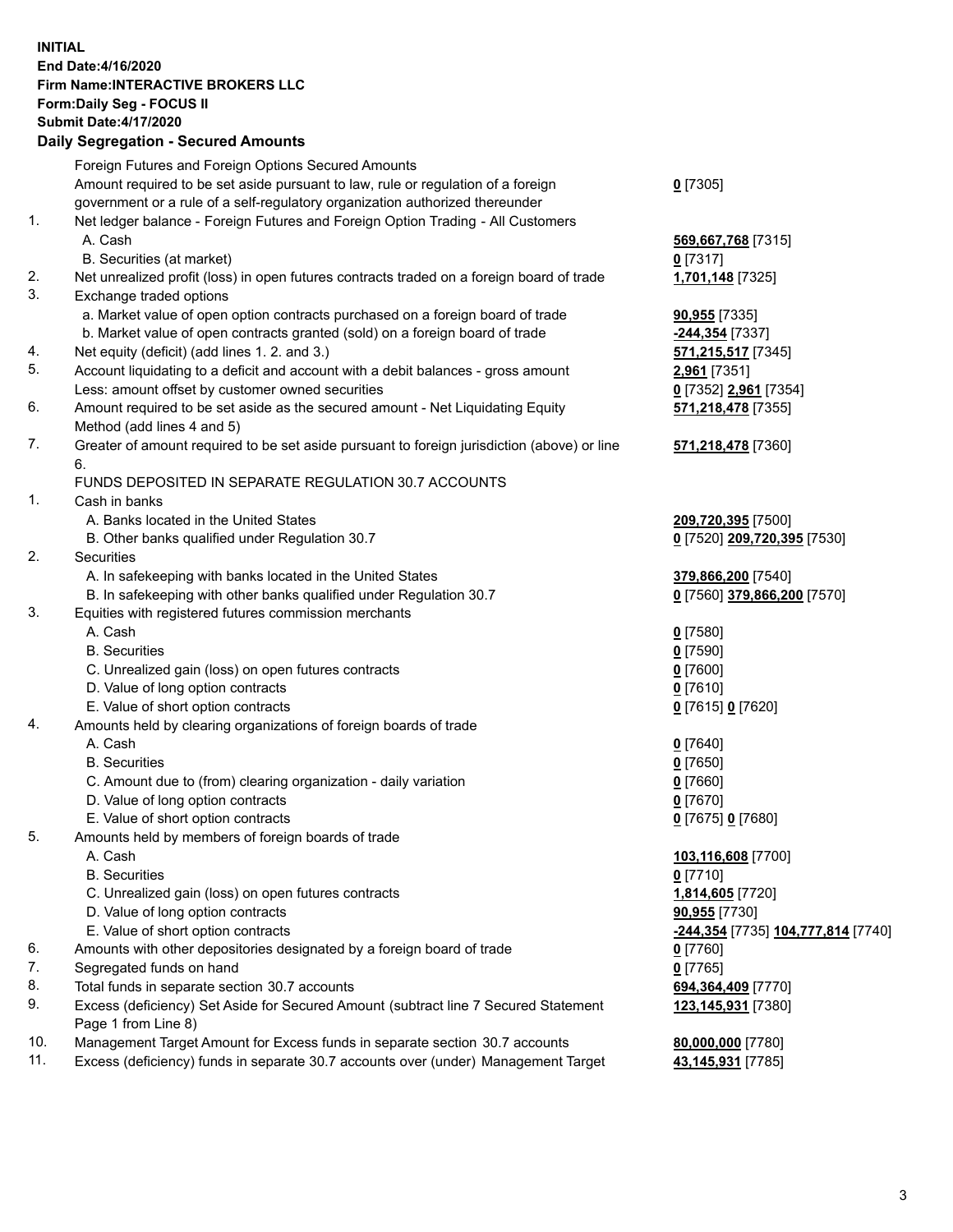**INITIAL End Date:4/16/2020 Firm Name:INTERACTIVE BROKERS LLC Form:Daily Seg - FOCUS II Submit Date:4/17/2020 Daily Segregation - Segregation Statement** SEGREGATION REQUIREMENTS(Section 4d(2) of the CEAct) 1. Net ledger balance A. Cash **6,448,391,626** [7010] B. Securities (at market) **0** [7020] 2. Net unrealized profit (loss) in open futures contracts traded on a contract market **-143,728,110** [7030] 3. Exchange traded options A. Add market value of open option contracts purchased on a contract market **370,164,452** [7032] B. Deduct market value of open option contracts granted (sold) on a contract market **-362,481,894** [7033] 4. Net equity (deficit) (add lines 1, 2 and 3) **6,312,346,074** [7040] 5. Accounts liquidating to a deficit and accounts with debit balances - gross amount **4,921,769** [7045] Less: amount offset by customer securities **0** [7047] **4,921,769** [7050] 6. Amount required to be segregated (add lines 4 and 5) **6,317,267,843** [7060] FUNDS IN SEGREGATED ACCOUNTS 7. Deposited in segregated funds bank accounts A. Cash **2,922,493,363** [7070] B. Securities representing investments of customers' funds (at market) **1,761,375,840** [7080] C. Securities held for particular customers or option customers in lieu of cash (at market) **0** [7090] 8. Margins on deposit with derivatives clearing organizations of contract markets A. Cash **512,737,627** [7100] B. Securities representing investments of customers' funds (at market) **1,334,798,894** [7110] C. Securities held for particular customers or option customers in lieu of cash (at market) **0** [7120] 9. Net settlement from (to) derivatives clearing organizations of contract markets **-19,359,922** [7130] 10. Exchange traded options A. Value of open long option contracts **370,128,706** [7132] B. Value of open short option contracts **-362,447,082** [7133] 11. Net equities with other FCMs A. Net liquidating equity **0** [7140] B. Securities representing investments of customers' funds (at market) **0** [7160] C. Securities held for particular customers or option customers in lieu of cash (at market) **0** [7170] 12. Segregated funds on hand **0** [7150] 13. Total amount in segregation (add lines 7 through 12) **6,519,727,426** [7180] 14. Excess (deficiency) funds in segregation (subtract line 6 from line 13) **202,459,583** [7190] 15. Management Target Amount for Excess funds in segregation **155,000,000** [7194] 16. Excess (deficiency) funds in segregation over (under) Management Target Amount Excess **47,459,583** [7198]